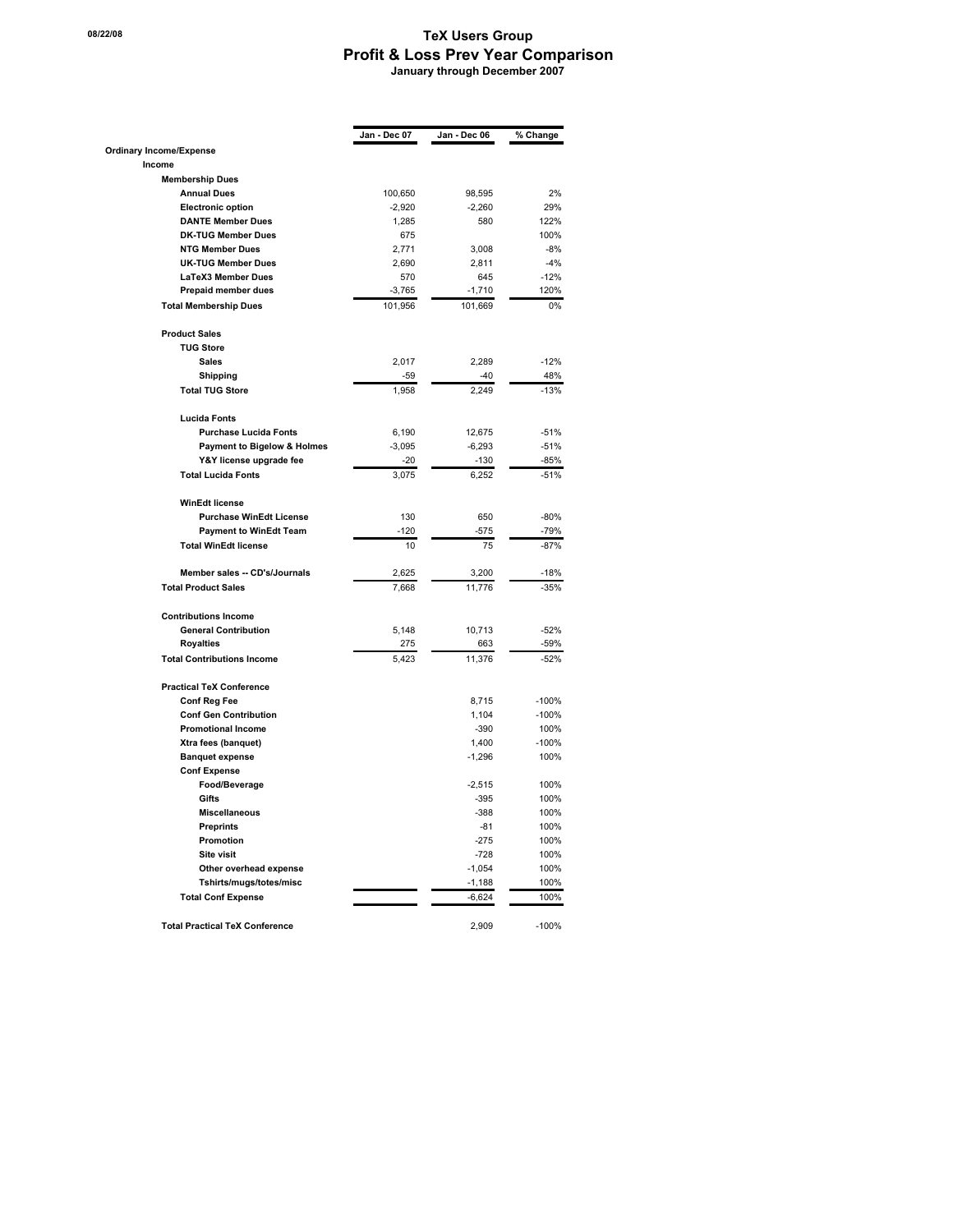## **18/22/08 TeX Users Group Profit & Loss Prev Year Comparison January through December 2007**

|                                    | Jan - Dec 07 | Jan - Dec 06 | % Change  |
|------------------------------------|--------------|--------------|-----------|
|                                    |              |              |           |
| <b>Conference Classes</b>          |              |              |           |
| LaTeX Class Reg                    |              | 2,110        | $-100%$   |
| <b>LaTeX Class Expense</b>         |              | $-1,145$     | 100%      |
| <b>Total Conference Classes</b>    |              | 965          | $-100%$   |
| <b>Annual Conference</b>           |              |              |           |
| Registration                       | 17,000       |              | 100%      |
| <b>Accommodations</b>              | 8,555        |              | 100%      |
| <b>Banguet</b>                     | 1,628        |              | 100%      |
| <b>Donations</b>                   | 2,413        |              | 100%      |
| <b>Excursion</b>                   |              |              |           |
| <b>Expense - Campus/Catering</b>   | $-19,094$    |              | $-100%$   |
| <b>Expense - Other</b>             | $-3,675$     | $-275$       | 1,236%    |
| <b>Total Annual Conference</b>     | 6.827        | $-275$       | $-2,583%$ |
| <b>Interest Income</b>             | 5,901        | 4,589        | 29%       |
| <b>Advertising Income</b>          | 230          | 370          | $-38%$    |
| <b>Bursary</b>                     |              |              |           |
| <b>Contributions In</b>            |              |              |           |
| <b>Total Bursary</b>               |              |              |           |
| <b>CTAN donations</b>              |              |              |           |
| <b>Contributions in</b>            |              |              |           |
| <b>Total CTAN donations</b>        |              |              |           |
| <b>TeX Development Fund</b>        |              |              |           |
| <b>Contributions In</b>            |              |              |           |
| <b>Total TeX Development Fund</b>  |              |              |           |
| LaTeX 3                            |              |              |           |
| <b>Contributions In</b>            |              |              |           |
| <b>Total LaTeX 3</b>               |              |              |           |
| <b>MacTeX</b> donation             |              |              |           |
| <b>Total Income</b>                | 128,005      | 133,379      | $-4%$     |
| <b>Cost of Goods Sold</b>          |              |              |           |
| <b>TUGboat Prod/Mailing</b>        | 25,130       | 28,998       | $-13%$    |
| <b>Software Production/Mailing</b> | 1,111        | 6,500        | $-83%$    |
| Postage/Delivery - Members         | 6,296        | 2,702        | 133%      |
| Conf Expense, office + overhead    | 1,164        | 1,651        | $-29%$    |
| <b>Member Renewal</b>              | 335          |              | 100%      |
| <b>Copy/Printing for members</b>   | 55           | 60           | $-8%$     |
| <b>Other Product Sales</b>         |              |              |           |
| <b>Total COGS</b>                  | 34,091       | 39,911       | $-15%$    |
| <b>Gross Profit</b>                | 93.914       | 93.468       | 0%        |
|                                    |              |              |           |